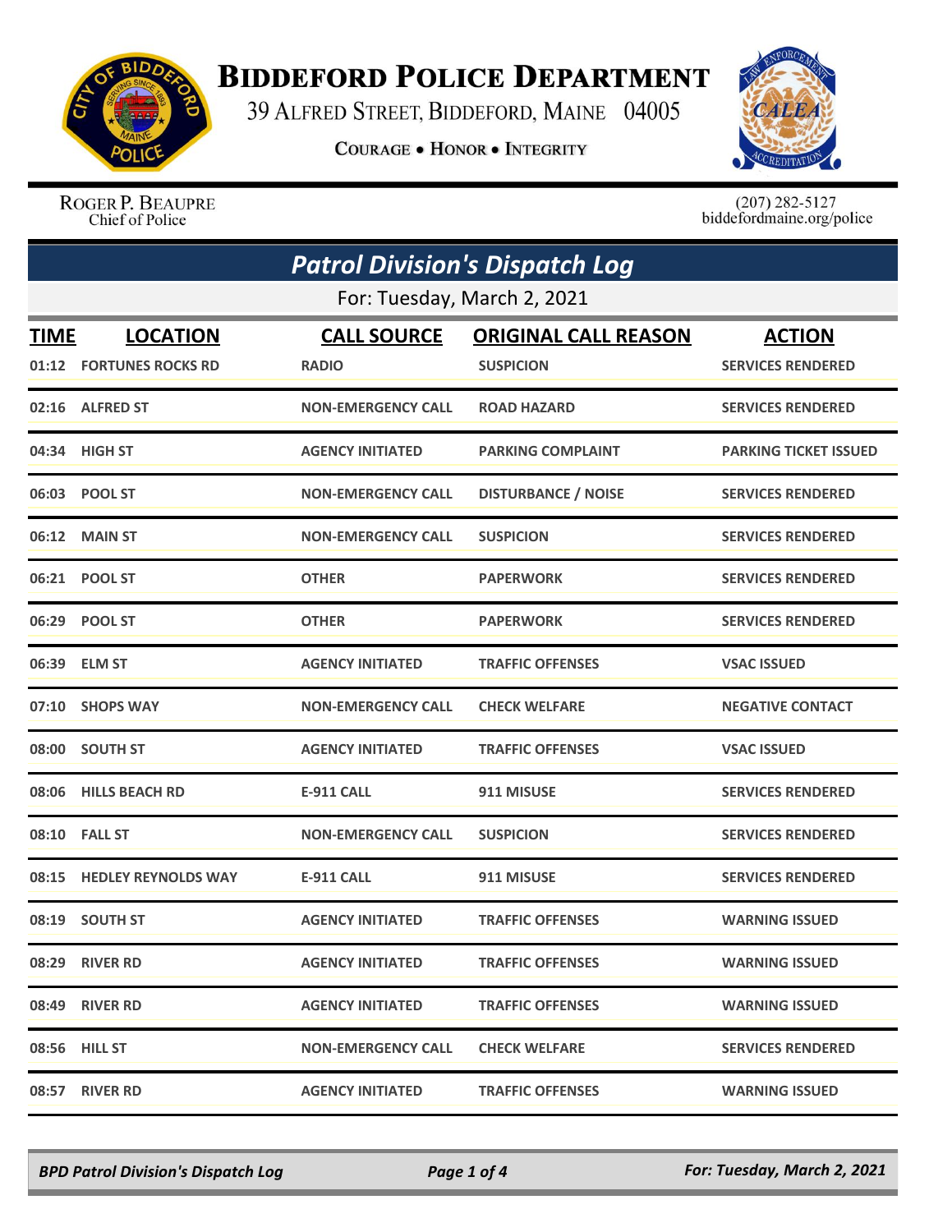| <b>TIME</b>  | <b>LOCATION</b><br>09:51 ELM ST | <b>CALL SOURCE</b><br><b>AGENCY INITIATED</b> | <b>ORIGINAL CALL REASON</b><br><b>TRAFFIC OFFENSES</b> | <b>ACTION</b><br><b>WARNING ISSUED</b> |
|--------------|---------------------------------|-----------------------------------------------|--------------------------------------------------------|----------------------------------------|
|              |                                 |                                               |                                                        |                                        |
|              | 10:04 ELM ST                    | <b>AGENCY INITIATED</b>                       | <b>TRAFFIC OFFENSES</b>                                | <b>VSAC ISSUED</b>                     |
|              | 10:21 COMMERCIAL ST             | <b>AGENCY INITIATED</b>                       | <b>TRAFFIC OFFENSES</b>                                | <b>VSAC ISSUED</b>                     |
|              | 10:45 DARTMOUTH ST              | <b>AGENCY INITIATED</b>                       | <b>ANIMAL COMPLAINT</b>                                | <b>SERVICES RENDERED</b>               |
|              | 11:01 WEST ST                   | <b>AGENCY INITIATED</b>                       | <b>TRAFFIC OFFENSES</b>                                | <b>VSAC ISSUED</b>                     |
| 11:15 IVY ST |                                 | <b>NON-EMERGENCY CALL</b>                     | <b>MESSAGE DELIVERY</b>                                | <b>SERVICES RENDERED</b>               |
|              | 11:33 SULLIVAN ST               | <b>NON-EMERGENCY CALL</b>                     | <b>CRIM THREAT / TERRORIZING</b>                       | <b>REPORT TAKEN</b>                    |
|              | 11:47 CATHEDRAL OAKS DR         | <b>E-911 CALL</b>                             | 911 MISUSE                                             | <b>SERVICES RENDERED</b>               |
|              | 12:02 POOL ST + MARBLEHEAD LN   | <b>AGENCY INITIATED</b>                       | <b>TRAFFIC OFFENSES</b>                                | <b>WARNING ISSUED</b>                  |
|              | 12:11 POOL ST                   | <b>AGENCY INITIATED</b>                       | <b>TRAFFIC OFFENSES</b>                                | <b>VSAC ISSUED</b>                     |
|              | 12:15 SOUTH ST                  | <b>AGENCY INITIATED</b>                       | <b>TRAFFIC OFFENSES</b>                                | <b>VSAC ISSUED</b>                     |
|              | 12:17 POOL ST                   | <b>AGENCY INITIATED</b>                       | <b>TRAFFIC OFFENSES</b>                                | <b>WARNING ISSUED</b>                  |
|              | 12:19 POOL ST                   | <b>AGENCY INITIATED</b>                       | <b>TRAFFIC OFFENSES</b>                                | <b>VSAC ISSUED</b>                     |
| 12:23        | <b>POOL ST</b>                  | <b>AGENCY INITIATED</b>                       | <b>TRAFFIC OFFENSES</b>                                | <b>WARNING ISSUED</b>                  |
|              | 12:33 POOL ST                   | <b>AGENCY INITIATED</b>                       | <b>TRAFFIC OFFENSES</b>                                | <b>WARNING ISSUED</b>                  |
|              | 12:43 POOL ST + HIDDEN FARM RD  | <b>AGENCY INITIATED</b>                       | <b>TRAFFIC OFFENSES</b>                                | <b>VSAC ISSUED</b>                     |
|              | 12:47 OAK ST + POOL ST          | <b>NON-EMERGENCY CALL</b>                     | <b>SUSPICION</b>                                       | <b>SERVICES RENDERED</b>               |
|              | 12:52 POOL ST + BLANDINGS WAY   | <b>AGENCY INITIATED</b>                       | <b>TRAFFIC OFFENSES</b>                                | <b>WARNING ISSUED</b>                  |
|              | 12:57 MARINER WAY               | E-911 CALL                                    | 911 MISUSE                                             | <b>DISPATCH HANDLED</b>                |
|              | 13:05 POOL ST + DECARY RD       | <b>AGENCY INITIATED</b>                       | <b>TRAFFIC OFFENSES</b>                                | <b>WARNING ISSUED</b>                  |
|              | 13:13 POOL ST + HIDDEN FARM RD  | <b>AGENCY INITIATED</b>                       | <b>TRAFFIC OFFENSES</b>                                | <b>WARNING ISSUED</b>                  |
|              | <b>13:13 MAIN ST</b>            | <b>NON-EMERGENCY CALL</b>                     | <b>ARTICLES LOST/FOUND</b>                             | <b>NO ACTION REQUIRED</b>              |
|              | 13:14 MAIN ST                   | <b>AGENCY INITIATED</b>                       | <b>TRAFFIC OFFENSES</b>                                | <b>NO VIOLATION</b>                    |
|              | 13:19 POOL ST                   | <b>AGENCY INITIATED</b>                       | <b>TRAFFIC OFFENSES</b>                                | <b>WARNING ISSUED</b>                  |
|              | 13:20 MAPLE ST                  | <b>AGENCY INITIATED</b>                       | <b>SEX OFFENDER COMPLIANCE CHK</b>                     | <b>NEGATIVE CONTACT</b>                |

*BPD Patrol Division's Dispatch Log Page 2 of 4 For: Tuesday, March 2, 2021*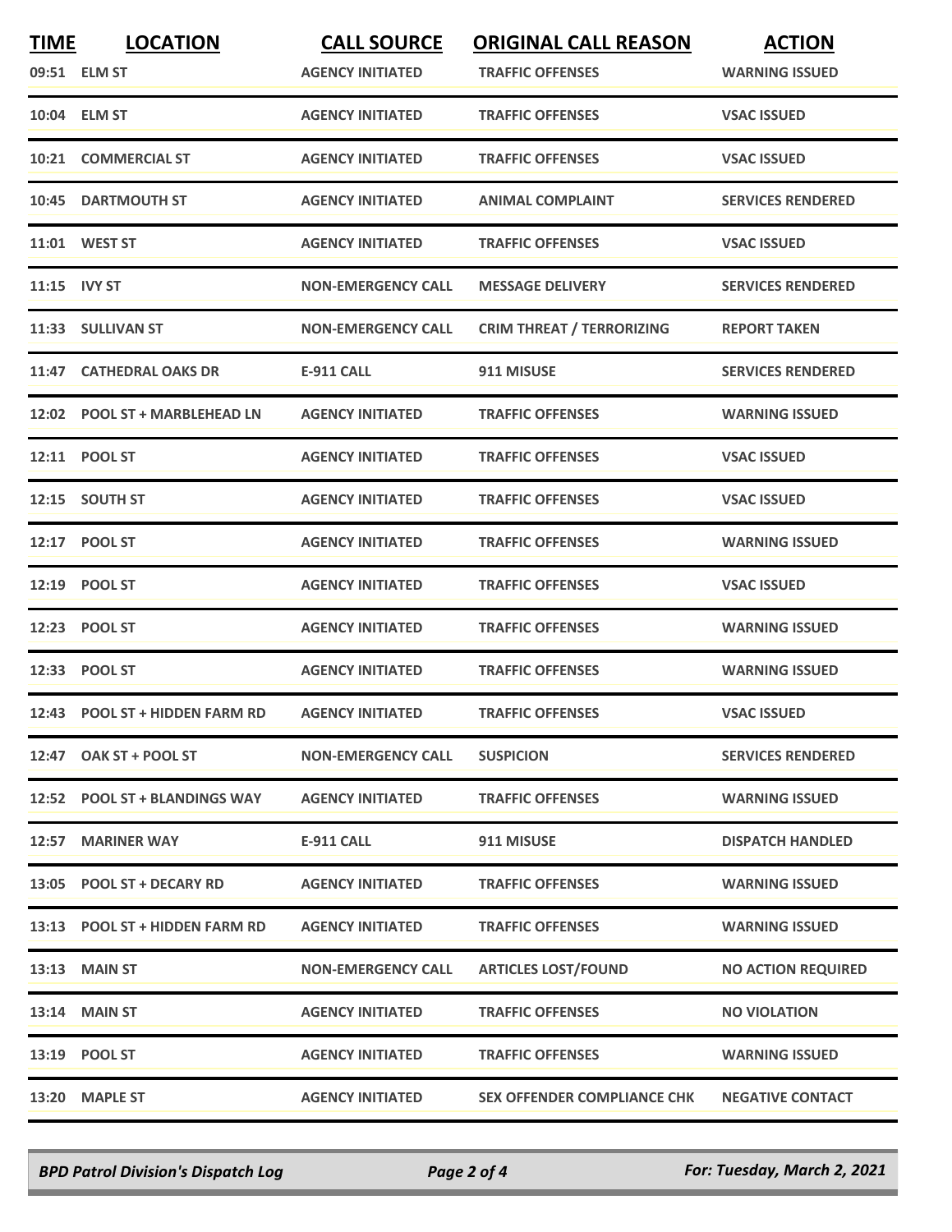| <b>TIME</b>                                                                                                              | <b>LOCATION</b>                 | <b>CALL SOURCE</b>        | <b>ORIGINAL CALL REASON</b>        | <b>ACTION</b>             |
|--------------------------------------------------------------------------------------------------------------------------|---------------------------------|---------------------------|------------------------------------|---------------------------|
|                                                                                                                          | 13:21 SULLIVAN ST               | <b>E-911 CALL</b>         | 911 MISUSE                         | <b>SERVICES RENDERED</b>  |
| 13:25                                                                                                                    | <b>POOL ST + HIDDEN FARM RD</b> | <b>AGENCY INITIATED</b>   | <b>TRAFFIC OFFENSES</b>            | <b>VSAC ISSUED</b>        |
|                                                                                                                          | 13:27 ALFRED ST                 | <b>NON-EMERGENCY CALL</b> | <b>SUSPICION</b>                   | <b>SERVICES RENDERED</b>  |
| 13:29                                                                                                                    | <b>MASON ST</b>                 | <b>AGENCY INITIATED</b>   | <b>SEX OFFENDER COMPLIANCE CHK</b> | <b>NO VIOLATION</b>       |
|                                                                                                                          | 13:33 POOL ST                   | <b>AGENCY INITIATED</b>   | <b>TRAFFIC OFFENSES</b>            | <b>WARNING ISSUED</b>     |
|                                                                                                                          | 13:42 POOL ST                   | <b>AGENCY INITIATED</b>   | <b>TRAFFIC OFFENSES</b>            | <b>WARNING ISSUED</b>     |
| 13:44                                                                                                                    | <b>GRAHAM ST</b>                | <b>AGENCY INITIATED</b>   | SEX OFFENDER COMPLIANCE CHK        | <b>NEGATIVE CONTACT</b>   |
|                                                                                                                          | 13:50 POOL ST                   | <b>WALK-IN AT STATION</b> | <b>DOMESTIC COMPLAINTS</b>         | <b>REPORT TAKEN</b>       |
|                                                                                                                          | 13:57 ALFRED ST                 | <b>WALK-IN AT STATION</b> | <b>PAPERWORK</b>                   | <b>SERVICES RENDERED</b>  |
|                                                                                                                          | 13:58 BRISTOL ST                | <b>AGENCY INITIATED</b>   | <b>TRAFFIC OFFENSES</b>            | <b>WARNING ISSUED</b>     |
| 14:09                                                                                                                    | <b>GUINEA RD</b>                | <b>AGENCY INITIATED</b>   | <b>TRAFFIC OFFENSES</b>            | <b>VSAC ISSUED</b>        |
|                                                                                                                          | 14:12 CLEAVES ST                | <b>AGENCY INITIATED</b>   | <b>ANIMAL COMPLAINT</b>            | <b>WARNING ISSUED</b>     |
|                                                                                                                          | 14:15 PEARL ST                  | <b>E-911 CALL</b>         | 911 MISUSE                         | <b>DISPATCH HANDLED</b>   |
| 14:19                                                                                                                    | <b>ALFRED ST</b>                | <b>E-911 CALL</b>         | 911 MISUSE                         | <b>NO ACTION REQUIRED</b> |
| 14:20                                                                                                                    | <b>GUINEA RD</b>                | <b>AGENCY INITIATED</b>   | <b>TRAFFIC OFFENSES</b>            | <b>WARNING ISSUED</b>     |
|                                                                                                                          | 14:35 JEFFERSON ST              | <b>AGENCY INITIATED</b>   | <b>SEX OFFENDER COMPLIANCE CHK</b> | <b>NEGATIVE CONTACT</b>   |
|                                                                                                                          | 14:35 WEST ST                   | <b>AGENCY INITIATED</b>   | <b>TRAFFIC OFFENSES</b>            | <b>WARNING ISSUED</b>     |
|                                                                                                                          | 14:42 ARROWWOOD DR              | <b>RADIO</b>              | SEX OFFENDER COMPLIANCE CHK        | <b>NO VIOLATION</b>       |
|                                                                                                                          | 14:46 WEST ST + GRANITE ST      | <b>AGENCY INITIATED</b>   | <b>TRAFFIC OFFENSES</b>            | <b>WARNING ISSUED</b>     |
|                                                                                                                          | 14:49 ELM ST                    | E-911 CALL                | 911 MISUSE                         | <b>DISPATCH HANDLED</b>   |
|                                                                                                                          | 14:55 AMHERST ST                | E-911 CALL                | 911 MISUSE                         | <b>DISPATCH HANDLED</b>   |
|                                                                                                                          | 15:05 HILL ST                   | <b>AGENCY INITIATED</b>   | <b>TRAFFIC OFFENSES</b>            | <b>SUMMONS ISSUED</b>     |
| OFFENDER: ANTONIO DE LOS SANTOS  AGE: 27  RESIDENT OF: SOUTHBRIDGE, MA<br><b>CHARGE: OPERATE VEHICLE WITHOUT LICENSE</b> |                                 |                           |                                    |                           |
|                                                                                                                          |                                 |                           |                                    |                           |
|                                                                                                                          | <b>15:16 PIKE ST</b>            | <b>WALK-IN AT STATION</b> | <b>ARTICLES LOST/FOUND</b>         | <b>REPORT TAKEN</b>       |
|                                                                                                                          | 15:18 HILL ST                   | E-911 CALL                | <b>DOMESTIC COMPLAINTS</b>         | <b>REPORT TAKEN</b>       |

*BPD Patrol Division's Dispatch Log Page 3 of 4 For: Tuesday, March 2, 2021*